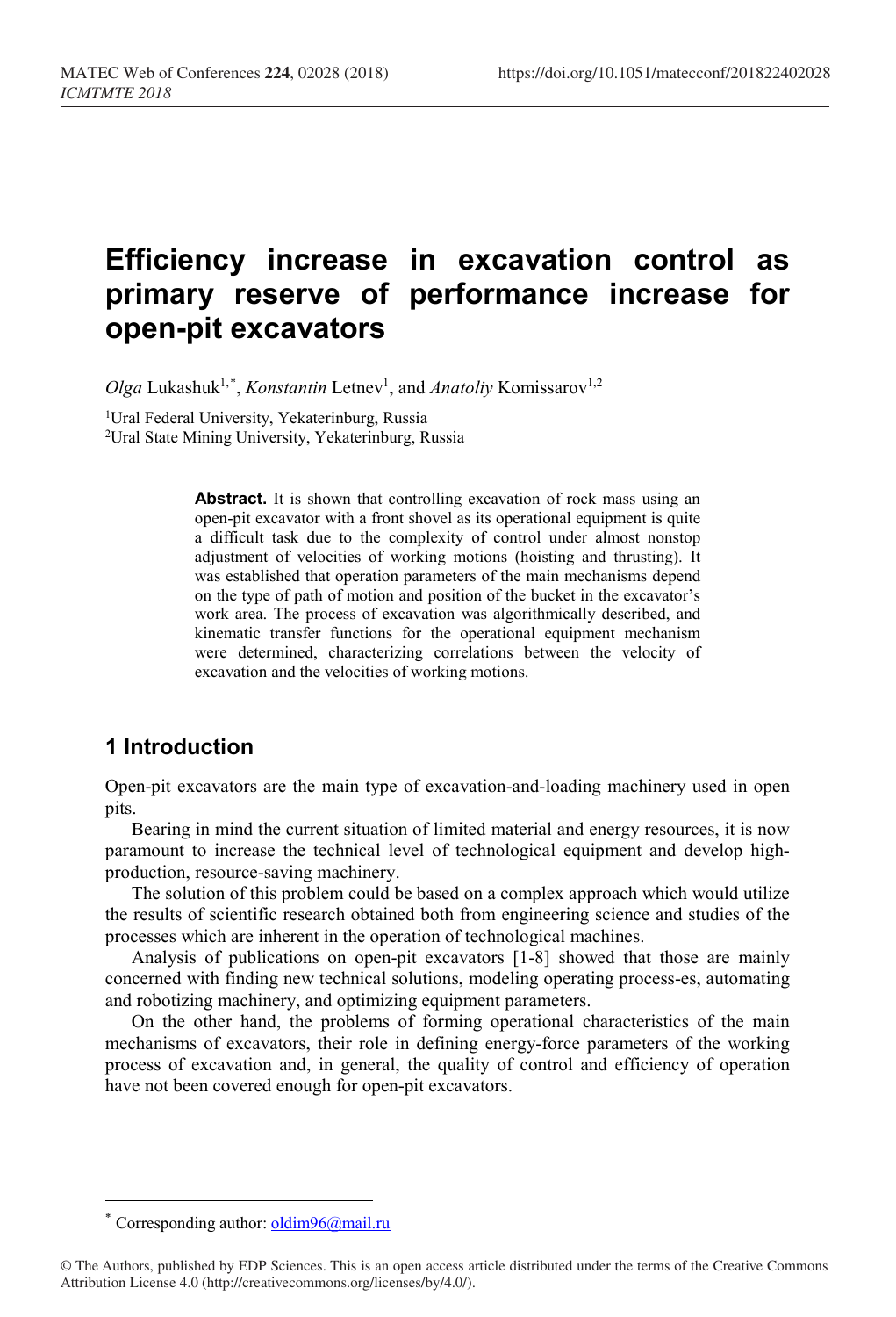### **2 The goal of the research and its tasks**

The goal of the research is to increase efficiency of operation for open-pit excavators in the process of rock mass excavation.

The tasks of the research are:

- to define kinematic transfer functions of the operational equipment mechanism while the bucket is moved within an excavator's work area;

- to determine the range of variation for operation parameters of the main mechanisms in the process of rock mass excavation.

#### **3 The solution of the tasks**

The object of the research is the working process of excavation, which is carried out using the operational equipment of an open-pit excavator of the front-shovel (mechanical shovel) type.

The subject of the research consists in determining correlations between energy-force parameters, realized on the cutting edge of bucket teeth, and operation parameters of the main mechanisms.

The methods used in the research are those of mathematical modeling of the operational equipment, simulation modeling of the process of excavation, and a computing experiment aimed at finding operation parameters of the main mechanisms during excavation.

The process of excavation – which involves moving the bucket up to the maximal height of excavation while separating the upper layer of rock mass («chips») and filling the bucket – is characterized by interaction between the main (hoisting and thrusting) mechanisms and the operational equipment mechanism, which connects the main mechanisms with the bucket (Fig. 1). Considering this case, one could note that the bucket is in fact a driving link (both in relation to the operational equipment mechanism and the main mechanisms), and the output links of the main mechanisms become driven members, that is, in the process of excavation, «reversibility» of the main mechanisms occurs. Then, the operation parameters of the main mechanisms could be determined on the basis of the path of bucket motion (the top of cutting edge) and position of the bucket within the excavator's work area, and also would depend on kinematic properties of the operational equipment.



**Fig. 1.** Schematics of the operational equipment mechanism: 1, 4 – cranks; 2 – stick with bucket; 3 – hoisting rope;  $V_H$ ,  $V_T$ ,  $V_E$  – velocities of hoisting, thrusting and excavation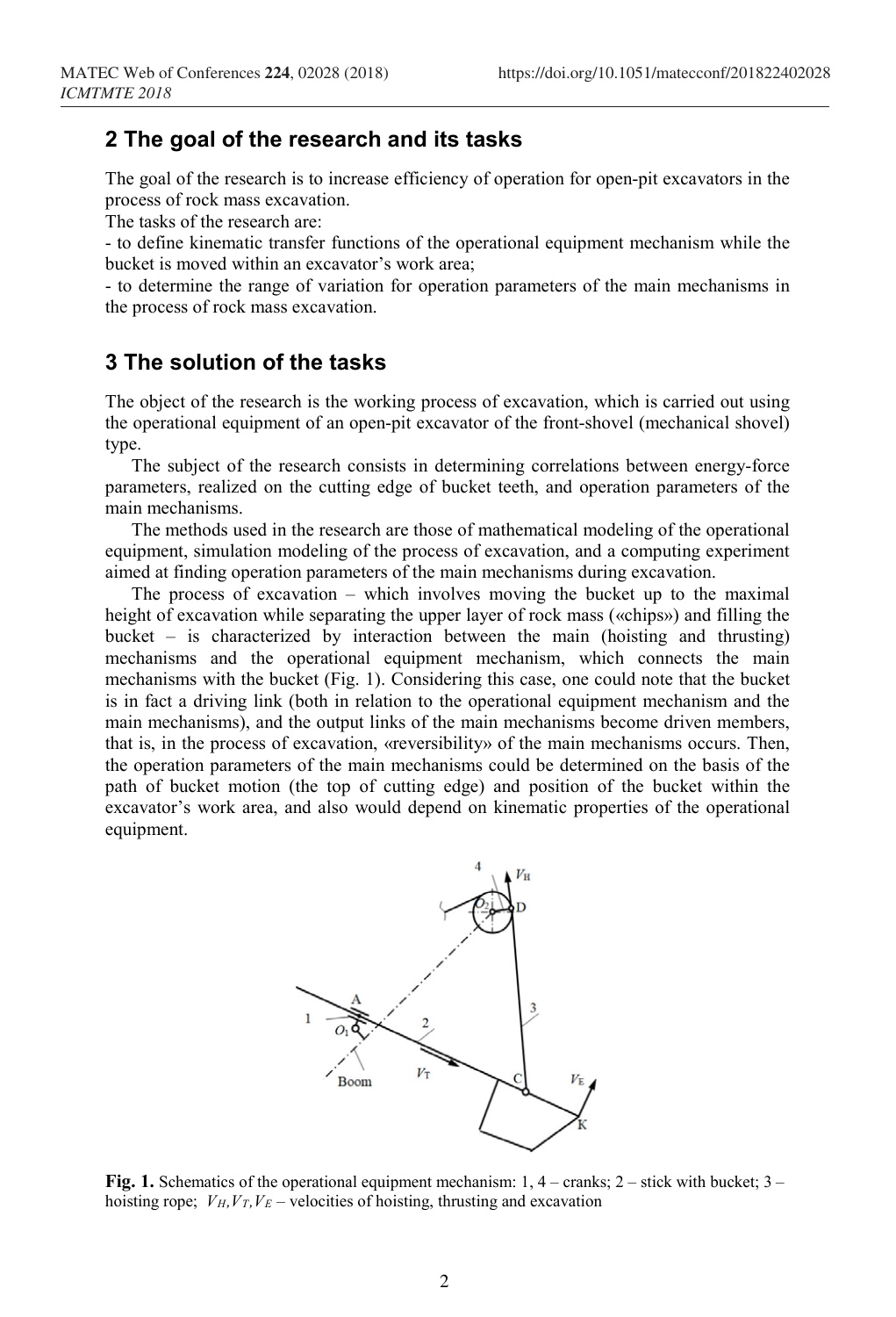All in all, variation of the velocities of the working motions in the process of excavation could be defined by kinematic properties of a two-crank leverage mechanism of the operational equipment.

The kinematic analysis of the two-crank leverage mechanism of the operational equipment provided the expressions for the kinematic transfer functions (thrusting mechanism – *E*  $f_T = \frac{V_T}{V_E}$  and hoisting mechanism – *E*  $f_H = \frac{V_H}{V_E}$ ) which determine the required ratios between the velocity of excavation  $V_E$  and the velocities of hoisting  $V_H$  and

thrusting  $V_T$  in the process of excavation. It was established that the type of a kinematic transfer function depends on the position

of the stick-bucket (bucket) link in the work area of an excavator: - when the bucket is located in the bottom section of the work area of the excavator, the

function  $f<sub>T</sub>$  is negative;

- when the bucket is located in the middle section, the functions  $f_H$  and  $f_T$  are positive;

- when the bucket is located in the upper section, the function  $f_H$  is negative.

The expressions for determining the kinematic transfer functions take the following forms:

- when the bucket is located in the bottom section of the work area ( $\varphi_1 + 90^\circ < \psi$ )

$$
f_{T1} = -\frac{\cos(\psi - \varphi_1)}{\sin(\alpha - \varphi_1)},
$$

$$
f_{H1} = \sin(\varphi_2 + \varepsilon + \delta - \gamma) \sqrt{f_{T1}^2 + a^2 + 2af_{T1}\cos(\alpha - \varphi_2)};
$$

- when the bucket is located in the middle section ( $\varphi_1 + 90^\circ > \psi$ )

$$
f_{\text{T2}} = -\frac{\cos(\psi - \varphi_1)}{\sin(\alpha - \varphi_1)},
$$

$$
f_{\mathrm{H2}} = \sin(\varphi_2 - \varepsilon + \delta - \gamma) \sqrt{f_{\mathrm{T2}}^2 + a^2 - 2af_{\mathrm{T2}}\cos(\alpha - \varphi_2)}\,,
$$

when the bucket is located in the upper section ( $\gamma - \delta \ge \varphi_2 - \varepsilon$ )

$$
f_{\text{H3}} = \sin(-\varphi_2 + \varepsilon - \delta + \gamma) \sqrt{f_{\text{T3}}^2 + a^2 - 2af_{\text{T3}}\cos(\alpha - \varphi_2)} \,,
$$

 $f_{\text{T2}} = f_{\text{T2}}$ .

where  $a = \frac{\partial [\csc(\phi - \alpha)]}{\partial K \sin(\alpha - \varphi)}$  $cos(\psi - \alpha)$  $\eta$ a sin $(\alpha - \varphi_1)$  $\overline{1}$  $\alpha$  –  $\varphi$  $\psi - \alpha$  $a = \frac{O_1 C \cos(\psi - \alpha)}{O_1 K \sin(\alpha - \varphi_1)}$ ;  $O_1 C$ ,  $O_1 K$  are radius vectors of points C and K;  $\alpha$ ,  $\gamma$ ,  $\delta$ ,  $\varphi_1$ ,  $\varphi_2$ 

are angles which determine the positions of the links;  $\psi$  is angle of the tangent to the path of bucket motion (point  $K$  – the top of cutting edge).

To solve other tasks of the research, simulation modeling – based on a mathematical model of the operational equipment mechanism [9] – was run on the process of excavation.

Modeling excavation using specified values of the parameters determining the position of the bucket in the work area of the excavator (coordinates of its cutting-edge top, velocity of excavation, angle of the tangent to the path of bucket (cutting-edge top) motion, etc.) helps to evaluate the operation parameters of the main mechanisms [10].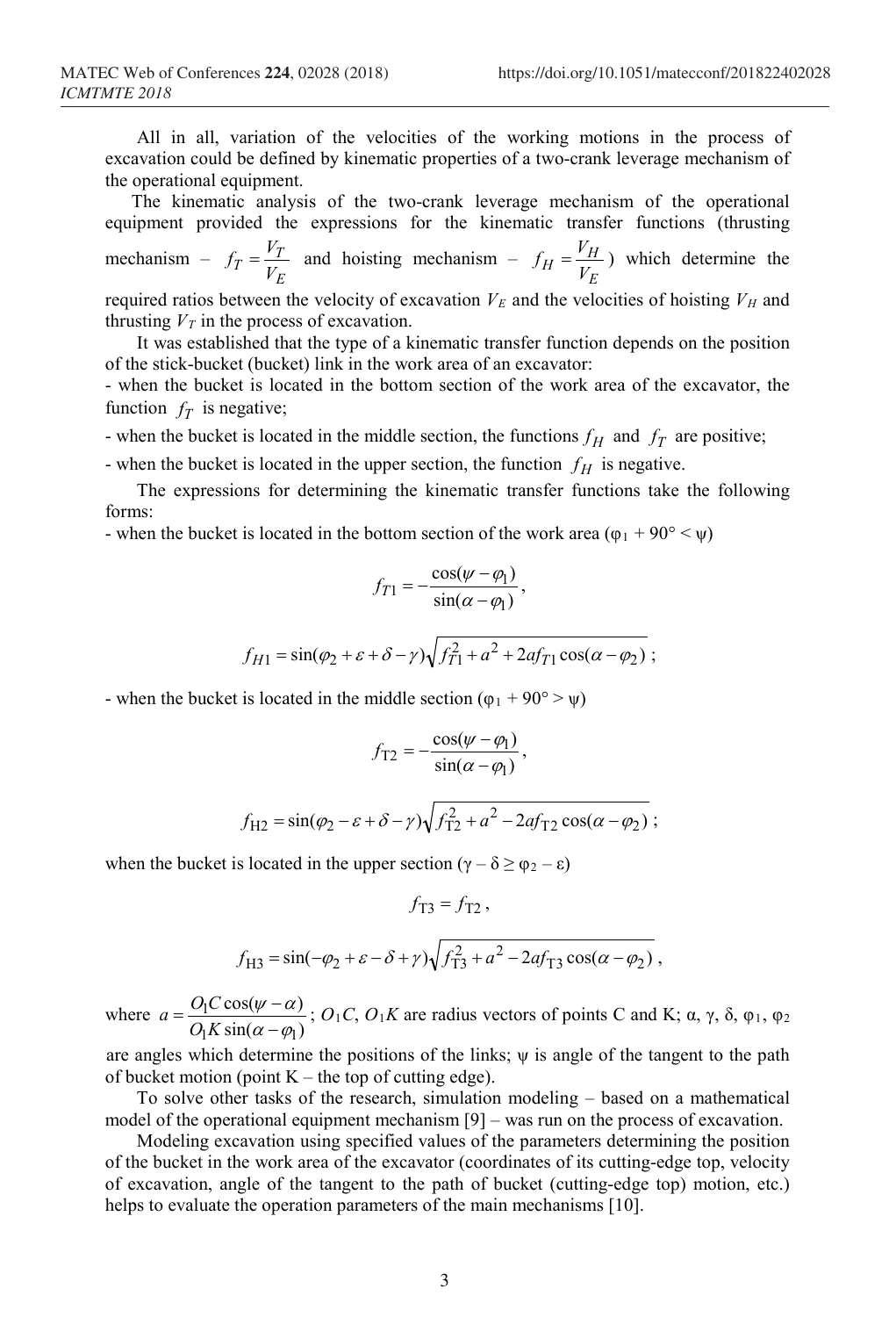In a general form, the results of simulation modeling represent functionals – dependencies between calculated energy-force parameters realized on the bucket at a specified point (or region) of the work area and appropriate operation parameters of the main mechanisms and drives.

Figures 2 and 3 shows graphs relating hoisting and thrusting velocities to the height of excavation while the bucket is moved within the work area of an excavator following equidistant paths – initial, intermediate or terminate. Calculated velocities of hoisting and thrusting were determined with the help of a computing experiment run for the EKG-20A excavator made by JSC «Uralmashplant» [11-13].



**Fig. 2.** Graphs relating the hoisting velocity to the excavation height for a bucket moving along equidistant paths (excavation velocity  $V_E = 1$  m/s)



**Fig. 3.** Graphs relating the thrusting velocity to the excavation height for a bucket moving along equidistant paths (excavation velocity  $V_E = 1$  m/s)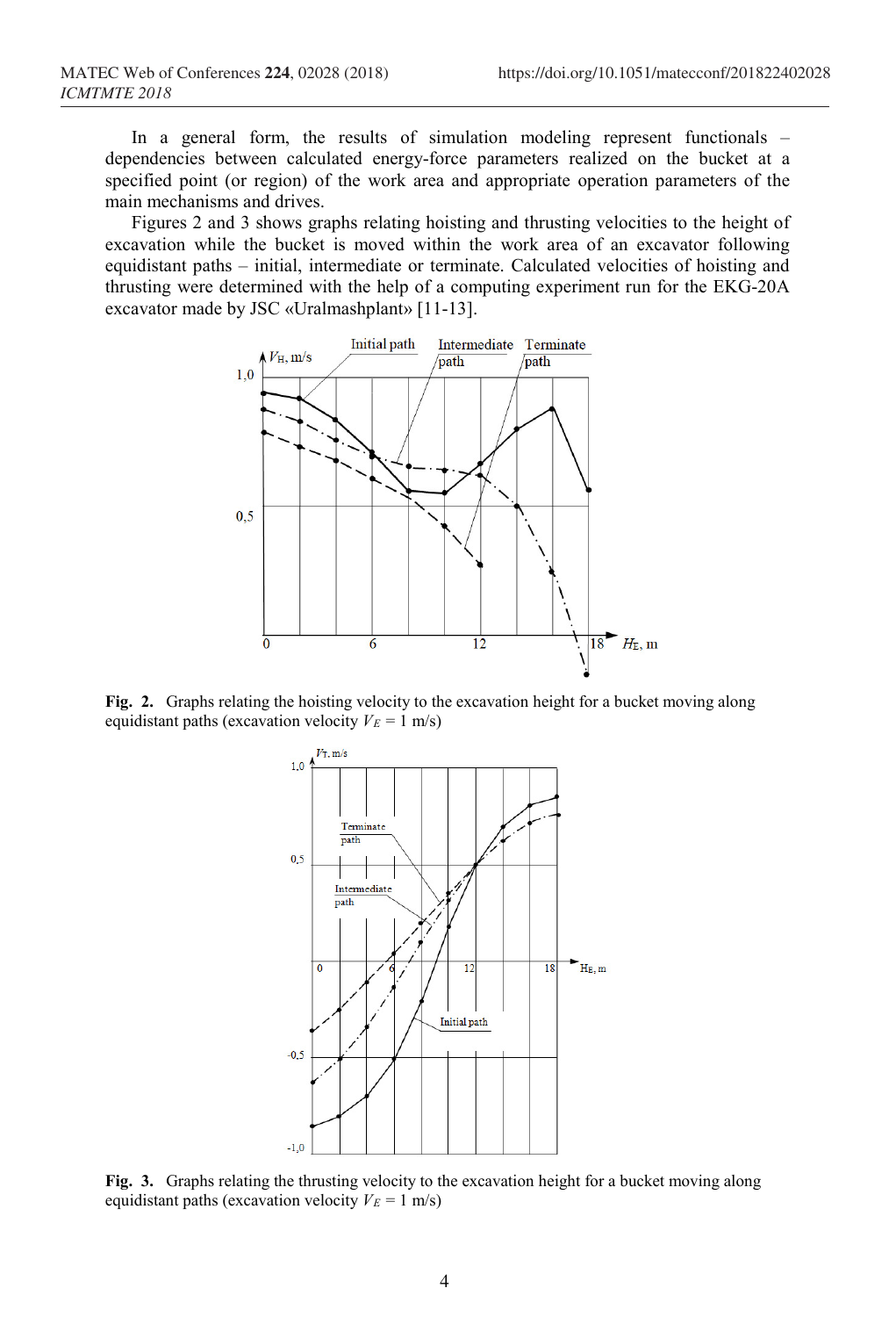The data obtained leads to the conclusion that the velocities of working motions depend both on the height of excavation and the type of motion path for the bucket (its cuttingedge top).

For example, the velocity of hoisting decreases with the rise of excavation height, but for the initial path of bucket motion that decrease is only true in the bottom section, and for the intermediate path of motion it becomes negative at the maximal height of excavation.

The velocity of thrusting increases with the rise of height – from negative values when the stick is retrieved into the saddle bearing to positive ones when it is extended.

Thus, in the process of rock mass excavation, the operation parameters of the hoisting and thrusting mechanisms are converted in accordance with the kinematic properties of the leverage mechanism of the operational equipment.

As a result, the operation modes of the drives of the main mechanisms and the hoisting and thrusting velocities and forces change, impeding the process of excavation.

In general, achieving effective control over the process of excavation and providing the required law of bucket motion is only possible when the position of the bucket in the pit is controlled in an almost nonstop fashion, and the velocities of the working motions are constantly adjusted.

#### **4 Conclusion**

Development and introduction of a PC-based control system for the drives of the actuating mechanisms on the basis of calculated (computed) values of the hoisting and thrusting velocities could allow to realize almost any path of bucket motion due to having the motions of hoisting and thrusting coordinated during the process.

Assessing kinematic properties of a two-crank leverage mechanism of the operational equipment would help to develop such an algorithm for controlling the drives of the main mechanisms working jointly during rock mass excavation which could realize rational values of the operation parameters of the main mechanisms for specific mining and technical operational conditions.

#### **References**

- 1. B. Lee, H. J. Kim, *Proc. of the 14th Int. Conf. on Control, Automation and Systems*, pp. 716-719 (Seoul, 2014)
- 2. F. A. Bender, O. A. Sawodny, *Proc. of the 13th Int. Conf. on Control, Automation, Robotics and Vision*, pp. 187-192 (Singapore, 2014)
- 3. Q. H. Le, Y. M. Jeong, C. T. Nguyen, S. Y. Yang, *J. of Drive and Control*, **10**, 1, pp. 29-36 (2013)
- 4. K. Berns, M. Proetzsch, D. Schmidt, *Proc. of the IEEE ICRA*, pp. 5108-5113 (Anchorage, 2010)
- 5. J. Liu, *Proc. of the IEEE 10th Int. Conf. on Computer-Aided Industrial Design & Conceptual Design*, pp. 797-802 (2009)
- 6. N.A Tao, *Proc. of the IEEE Conference on Robotics, Automation and Mechatronics*, pp. 889-894 (2008)
- 7. I.Y. Ivanov, et al., News of Higher School. Mining J., **3**, pp. 94-99 (2015)
- 8. Y.E. Voronov, P.A. Zykov, News of Higher School. Mining J., **8**, pp. 12-15 (2012)
- 9. P.G. Gafurianov, A.P. Komissarov, V.S. Shestakov, Mining Equipment and Electromechanics J., **6**, pp. 40-45 (2009)